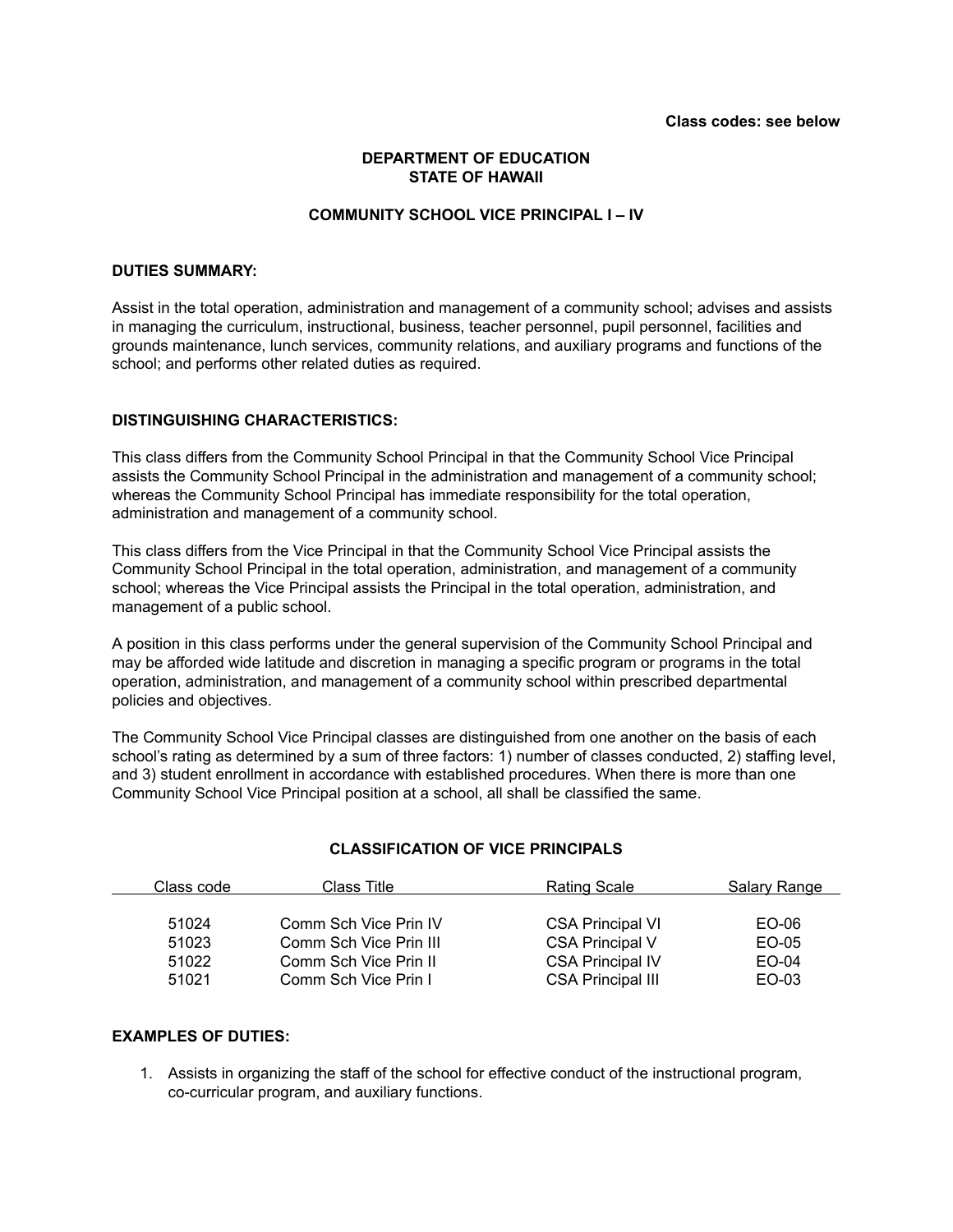### Community School Vice Principal I – IV Page 2

- 2. Assists in appraising staff competencies and assigns personnel in accordance with curricular needs and other necessary services.
- 3. Assists in interviewing, selecting, placing, and orienting new personnel, including instructional and support services personnel.
- 4. Assists in promoting employee welfare and morale.
- 5. Participates in evaluating, rating, and assisting all personnel in job performance.
- 6. Assists in recommending disciplinary action or dismissal of incompetent personnel.
- 7. Assists in promoting and encouraging in-service training and self-improvement efforts.
- 8. Assists in coordinating and scheduling pupil activities and programs, including extra-curricular activities and in determining courses to be offered, course content, hours, and cost for each class.
- 9. Assists in providing for the proper registration and release of pupils.
- 10. Assists in planning, scheduling, and supervising registration, enrollment, testing, and grouping of students.
- 11. Assists in planning and providing for student guidance, counseling, and testing services, and recognition and certification of student achievements.
- 12. Assists in providing health services for emergencies.
- 13. Assists in estimating future student enrollment and maintaining student records.
- 14. Assists in identifying educational interests and needs of the community served, keeps abreast of curriculum changes and new ideas, and encourages innovation and experimentation on the part of the staff within the limits and policies prescribed by the Department.
- 15. Assists in making available access to and ensuring the proper care and maintenance of school facilities, supplies, equipment, and materials necessary for the operation of the school and the conduct of an effective instructional program.
- 16. Assists in conducting class visits, evaluating teacher performances, and holding individual conferences to help teachers improve in their performance.
- 17. Assists in coordinating community school program activities with complex, district, and state administrative and staff personnel, and collaborating with various outside agencies to foster and develop continuing educational programs and opportunities for adults.
- 18. Assists in arranging for the use of classrooms, facilities, and equipment in the public schools and community for the conduct of adult education classes.
- 19. Assists in conducting a safety program to provide for the safety and well-being of students and staff.